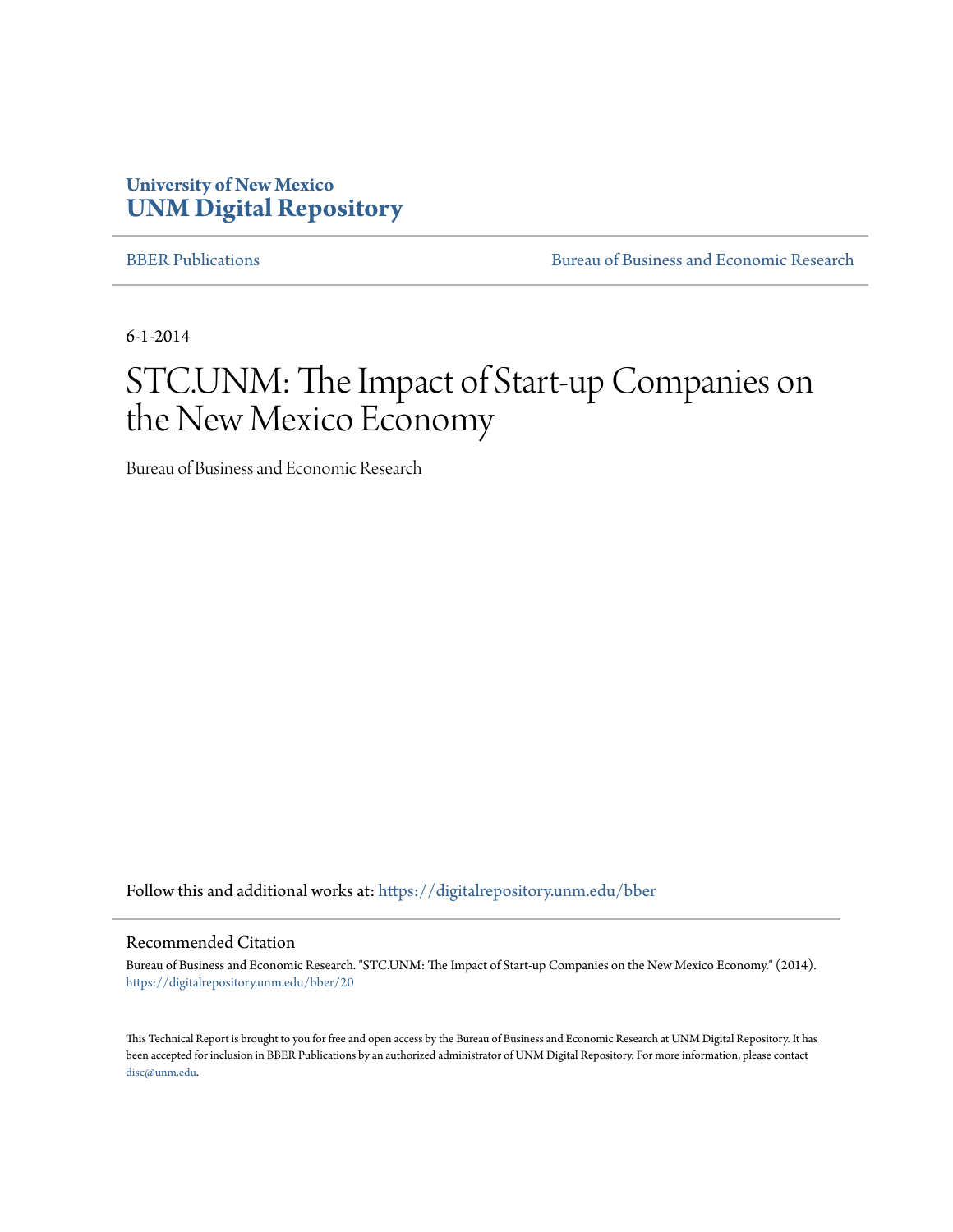

# STC.UNM: THE IMPACT OF START-UP COMPANIES ON THE NEW MEXICO ECONOMY

June 2014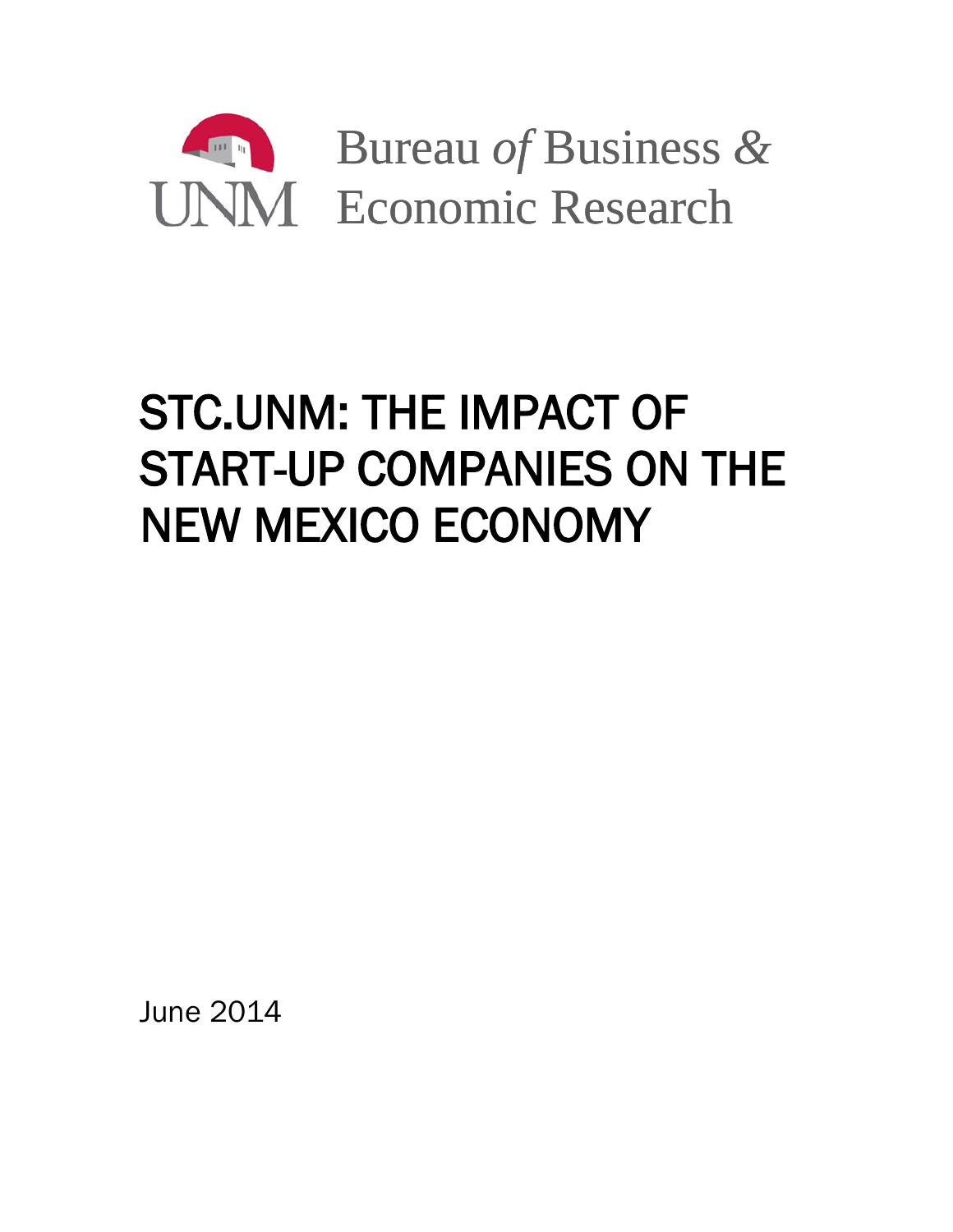## **ACKNOWLEDGEMENTS**

We greatly appreciate the many companies that contributed to this analysis. Without their participation, this analysis would have been impossible. We thank Lisa Kuuttila and the entire staff at STC.UNM (formerly known as the Science & Technology Corporation @ UNM) for their assistance and input throughout the process. Thanks also go to Doleswar Bhandari for his assistance computing the impact numbers and to Dr. Lee Reynis, Director at the Bureau of Business and Economic Research, for overseeing this project from inception to completion.

> Bureau of Business and Economic Research University of New Mexico June 2014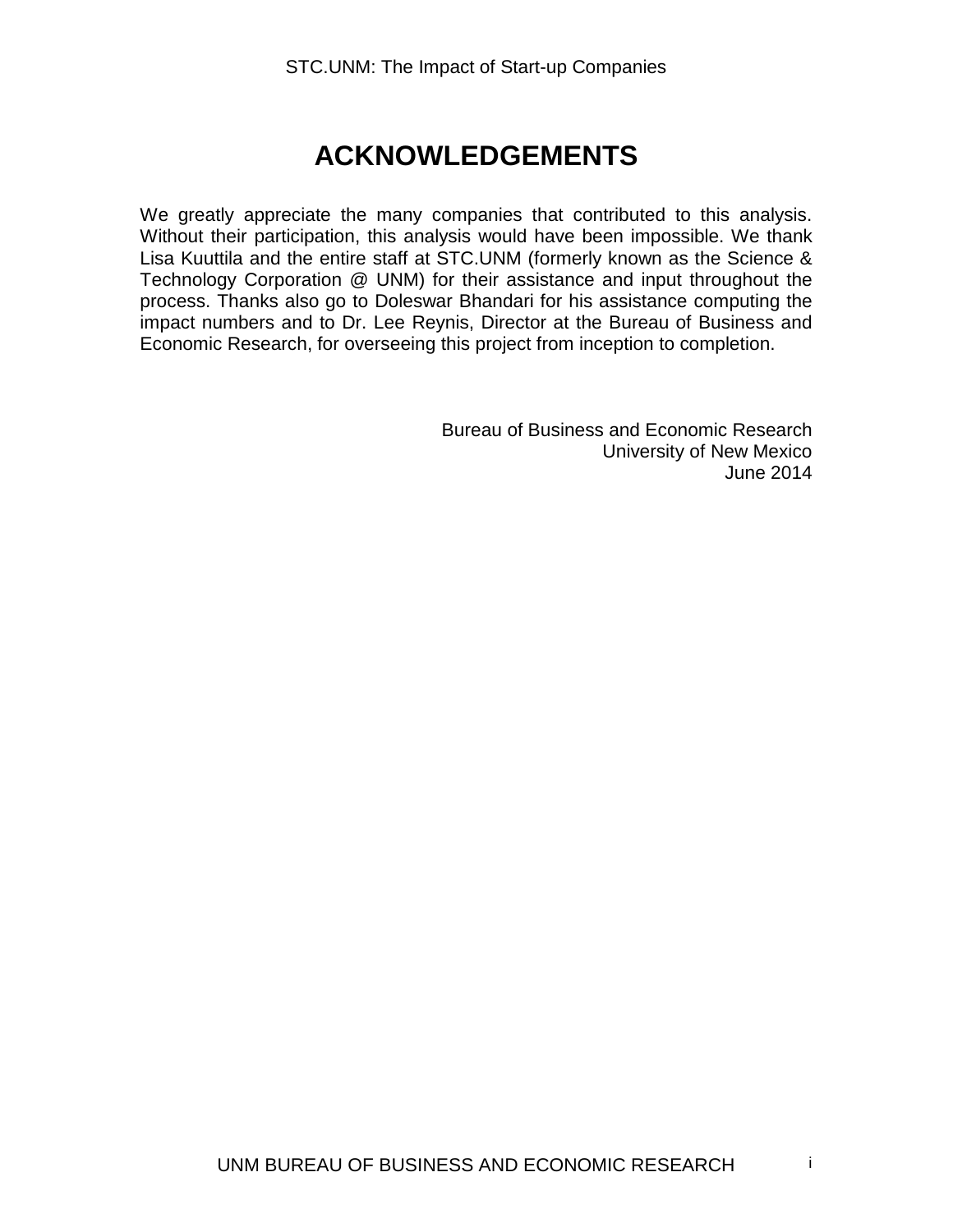# **EXECUTIVE SUMMARY**

STC.UNM (STC) is the technology transfer and economic development organization of the University of New Mexico. STC is a nonprofit corporation formed to protect and commercialize faculty inventions by filing patents, seeking licensing opportunities and facilitating the creation of start-up companies, and is a vital tool in the economic development of a high-tech industry in New Mexico.

#### **Economic Impact of STC Start-ups (2013 dollars except for employment)**

|              | <b>Direct</b> | Indirect    | Induced                 | Total |
|--------------|---------------|-------------|-------------------------|-------|
| Output       | \$10,813,840  | \$2,960,571 | \$4,670,814\$18,445,225 |       |
| Employment   | 83            | 23          | 41                      | 147   |
| Labor Income | \$5,905,500   | \$1,091,683 | \$1,561,260 \$8,558,443 |       |

Source: STC.UNM; BBER, using IMPLAN

STC has a portfolio of inventions and patents and is currently actively servicing over thirty start-up companies in New Mexico. These companies have:

- Attracted \$17.5 million in venture capital money to the state in 2013;
- Had sales of \$3.6 million in 2013;
- Paid over \$5.9 million in salary and benefits in 2013;
- 83 full-time, part-time and contract employees with average compensation of \$71,065, well above the New Mexico average.

The expenditures of the employees of the start-ups have yielded an induced impact of:

- \$4.7 million in additional economic activity;
- 41 full and part-time jobs;
- \$1.6 million in compensation.

The start-ups are in industries that represent (by 3-digit NAICS industry):

- 29% of the New Mexico economy:
- 18% of New Mexico employment;
- 20% of all of New Mexico compensation;
- 133% of the average New Mexico compensation.

Nearly all of STC's technologies, licensed and awaiting licensing, are in industries with above average compensation, making STC a driver for good jobs for New Mexicans and an effective conduit not only for UNM research but also UNM graduates who want to enter high-tech fields.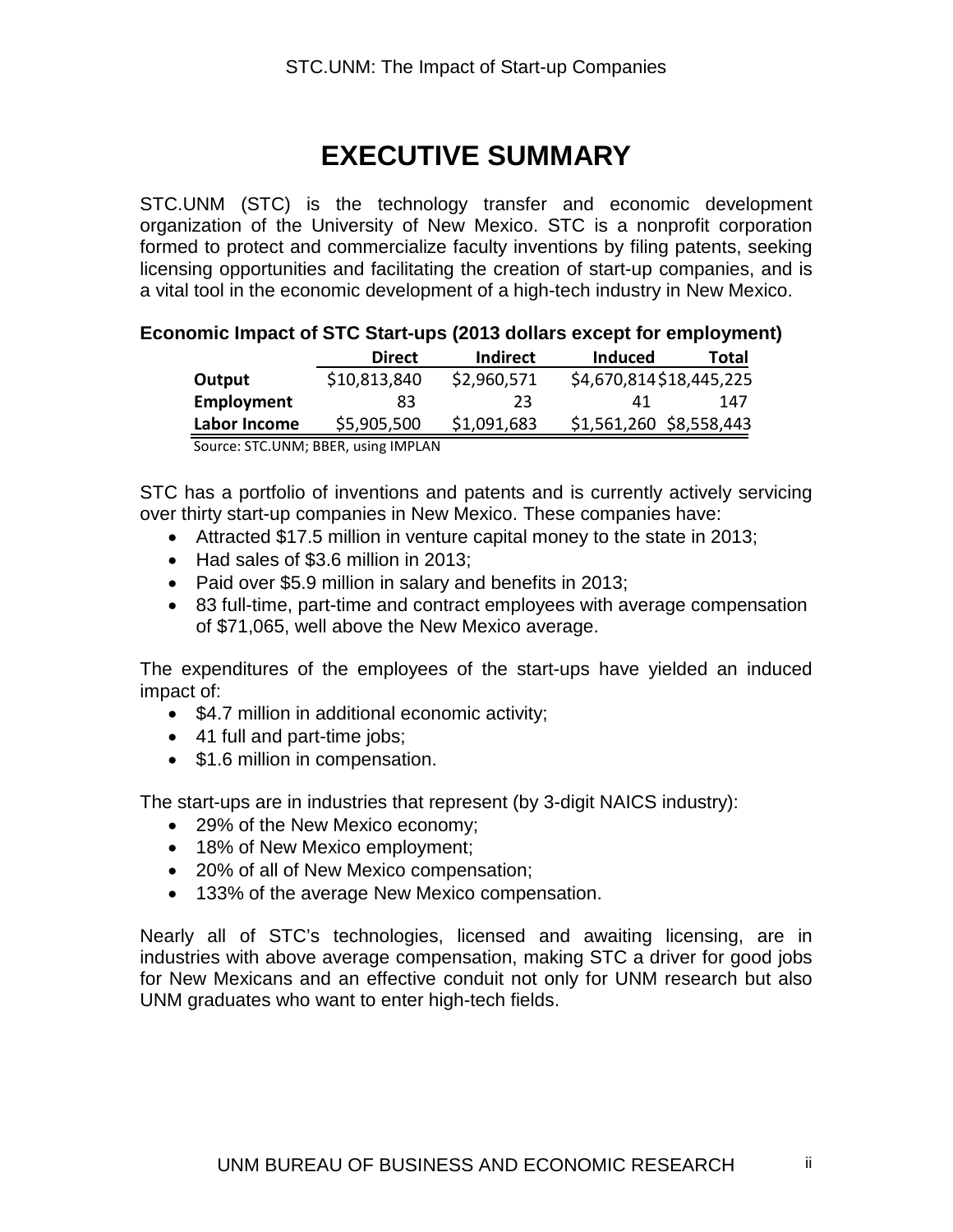# **STC TECHNOLOGY COMMERCIALIZATION**

STC asked the Bureau of Business and Economic Research (BBER) to conduct a study of the economic impact of start-up companies using STC technologies on the economy of New Mexico. BBER conducted similar analyses in 2004 and 2011 (available on the STC website [http://stc.unm.edu/about/metrics.php\)](http://stc.unm.edu/about/metrics.php). This analysis updates the previous studies and emphasizes the impact of high-tech start-up companies that have had a relationship with STC from 2004 to the present. Of the 26 companies included in the survey, 23 are headquartered in New Mexico. All companies conduct operations within New Mexico. Table 1 shows the companies included in this study along with start-up date and a short company description.<sup>[1](#page-4-0)</sup>

| company name                    | Date of Start-up | Company Description                                                                               |
|---------------------------------|------------------|---------------------------------------------------------------------------------------------------|
| AgilVax, Inc.                   | 2011             | Research and development of vaccines                                                              |
| Alpine Biosciences, Inc.        | 2013             | Nano-scale therapy to address unmet medical needs                                                 |
| Avisa Pharma, Inc               | 2011             | Point-of-care breath test for lung bacteria                                                       |
| Azano Pharmaceuticals           | 2006             | Provision of research tools to accelerate biomedical discovery                                    |
| Bandojo, LLC                    | 2014             | Music creation software for education and general consumers                                       |
| Batterade, LLC                  | 2013             | Research and Development of enzymatic biofuel cells                                               |
| Biophagy, LLC                   | 2013             | Develop drugs for autophagy modulation and disease treatment                                      |
| CleanSpot, Inc.                 | 2011             | Development of antimicrobial coating technology                                                   |
| Dynamic Photonics, Inc          | 2013             | Development of transceiver modules for light wave communications                                  |
| Eta Diagnostics, Inc.           | 2013             | Development of high throughput flow cytometry analyzing Circulating Tumor Cells                   |
| Exagen                          | Before 2004      | Development of specialty diagnostics                                                              |
| Glo                             | 2005             | Led and led-related equipment                                                                     |
| IntelliCyt                      | 2006             | Development of high throughput cell screening solutions using flow cytometry                      |
| K&A Wireless, LLC               | Before 2004      | Develop and manufacture technologies for wireless data transfer                                   |
| <b>Lotus Leaf Coatings</b>      | 2010             | Commercialize environmentally friendly superhydrophobic coating                                   |
| MagnetoOrganics LLC             | 2007             | Utilizes functionalized magnetic nanoparticles and automation to increase efficiency of bioassays |
| nanoMR                          | 2007             | Development of bloodstream diagnostics to replace blood culture                                   |
| Pajarito Powder, LLC            | 2012             | Manufacture non-precious metal fuel cell catalyst                                                 |
| Quatros LLC                     | 2007             | Systematically testing compounds developed at UNM as potential drugs                              |
| Respira Therapeutics, Inc.      | 2010             | Developer of dry-powder inhaler technology                                                        |
| <b>SKINfrared LLC</b>           | 2009             | Development of infrared imaging and analysis for medical research                                 |
| ThermoDynamic Films             | 2009             | Commercialize energy technology                                                                   |
| <b>TransMix Safe Lock</b>       | 2011             | Development of industrial product to minimize impact of gas station cross drop                    |
| VisionQuest Biomedical LLC      | 2007             | Testing of advanced medical imaging technologies in clinical environments                         |
| <b>Wedge Communications LLC</b> | 2011             | Licenses an online responsible beverage service training program                                  |
| Zocere, Inc.                    | 2013             | Develop injectable neuroprotectant drugs to combat strokes and other neurological diseases        |

|              | <b>Table 1: STC Start-ups in New Mexico</b> |                    |
|--------------|---------------------------------------------|--------------------|
| Company Namo | $Data$ of $Start$ $$                        | Company Doccriptic |

Source: STC.UNM; Company surveys and websites

 $\overline{a}$ 

The level of STC's involvement varies from company to company. Some of the start-ups simply license the technology from STC and obtain financing and venture capital on their own. Others have relied on STC's expertise in writing business plans, providing university resources and setting up shop through its business accelerator, the Cecchi VentureLab. It is important to note that the companies listed in this study are considered start-ups by STC and not

<span id="page-4-0"></span> $<sup>1</sup>$  Detailed company descriptions are available in the appendix. In addition, the actual breadth,</sup> scope and economic impacts of the businesses affiliated with STC are broader than reported here as several businesses declined to participate in the survey. Only data for the 26 businesses responding to BBER's survey were considered in the analysis. Therefore, the figures presented here should be interpreted as a lower bound on STC's economic impact.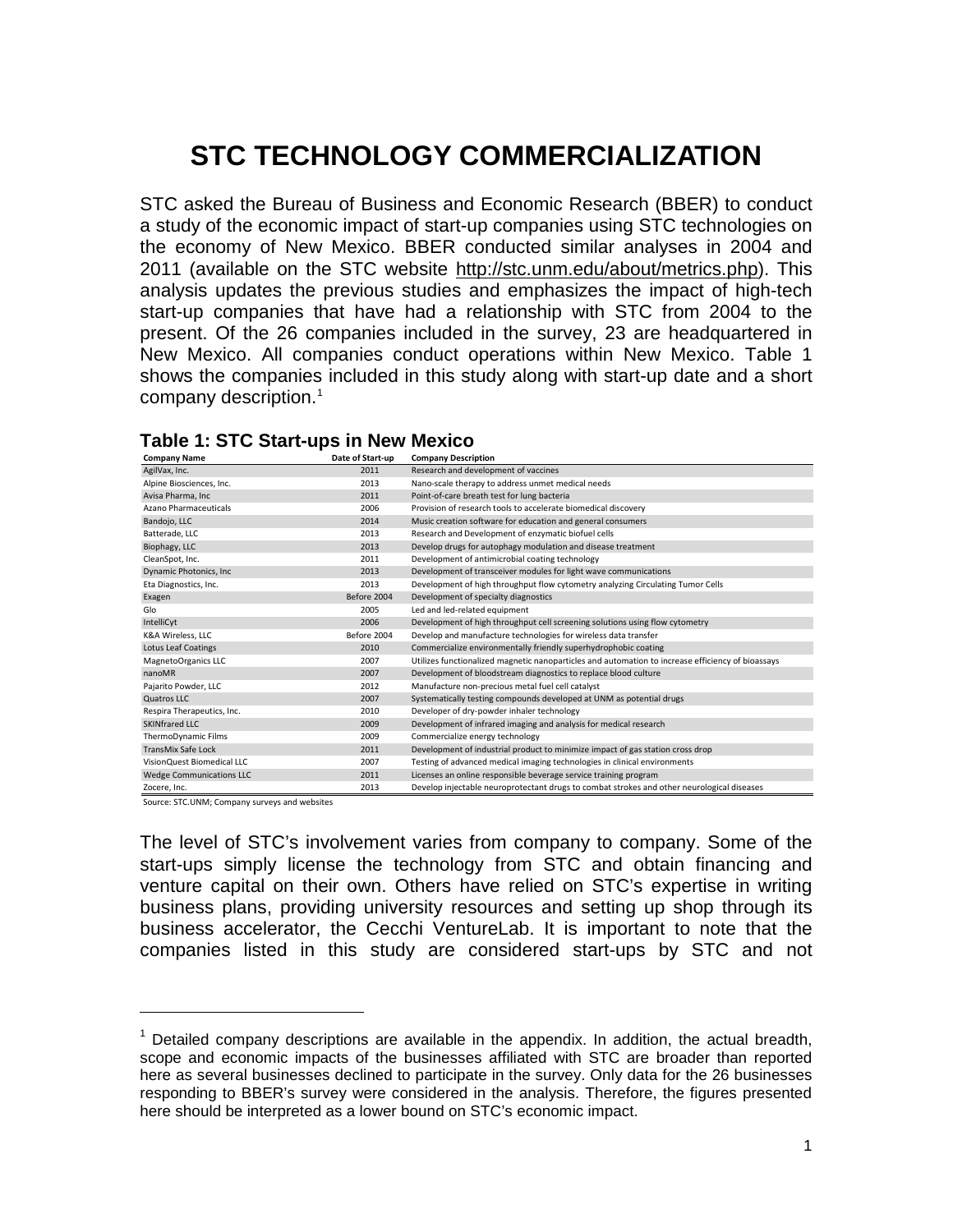necessarily the company itself. In addition, at least one business had ceased operation prior to the survey administration.

A simple accounting of STC's direct impact on the state of New Mexico compiles the number of jobs, the amount of payroll, the level of sales and the amount of outside venture capital attracted to the state in 2013. Table 2 displays the aforementioned data, which were collected through company surveys. In 2013, the STC affiliated companies reportedly employed 83, had sales of over \$3.5 million and attracted over \$17.5 million in venture capital funding to the state. Average compensation for the 83 employees totaled \$71,065, which is 133% of the state's average compensation (\$52,765).

#### **Table 2: Direct Impact of Start-ups**

2013 dollars except for employment

| <b>Employment</b>      | 83           |
|------------------------|--------------|
| Labor Income           | \$5,905,500  |
| <b>Sales</b>           | \$3,565,000  |
| <b>Venture Capital</b> | \$17,536,194 |
|                        |              |

Source: Company surveys

The analysis in this report is composed of five sections. The first section describes the methodology used, including a basic description of input-output modeling and the software used. The second section uses each company's sales, expenditures and company compensation (in 2013) to determine the direct economic impact of STC start-ups. From this data, indirect and induced impacts are estimated. The third section shows the industrial sectors for which the STC start-ups are likely to belong and the corresponding levels of output, employment and compensation in those industries in New Mexico. The fourth section shows STC's available, but not yet licensed technologies. The final section (appendix) provides a detailed description of each company. These descriptions were obtained from company surveys and company websites.

#### **Methodology**

The data presented here is either industrial in nature or in aggregate to protect the confidentially of the companies who have provided information. Data were compiled from surveys, NM Department of Workforce Solutions, Bureau of Economic Analysis and various proprietary sources. Each company was sent, and completed, an online survey. Some of the companies are still in the early stages of viability and so have neither sales nor employees while others have matured into revenue-generating employers.

Using an input-output model of the state economy, appropriate multipliers for the indirect and induced effects are developed that show how the production in a particular industry affects the rest of the economy. A standard input-output model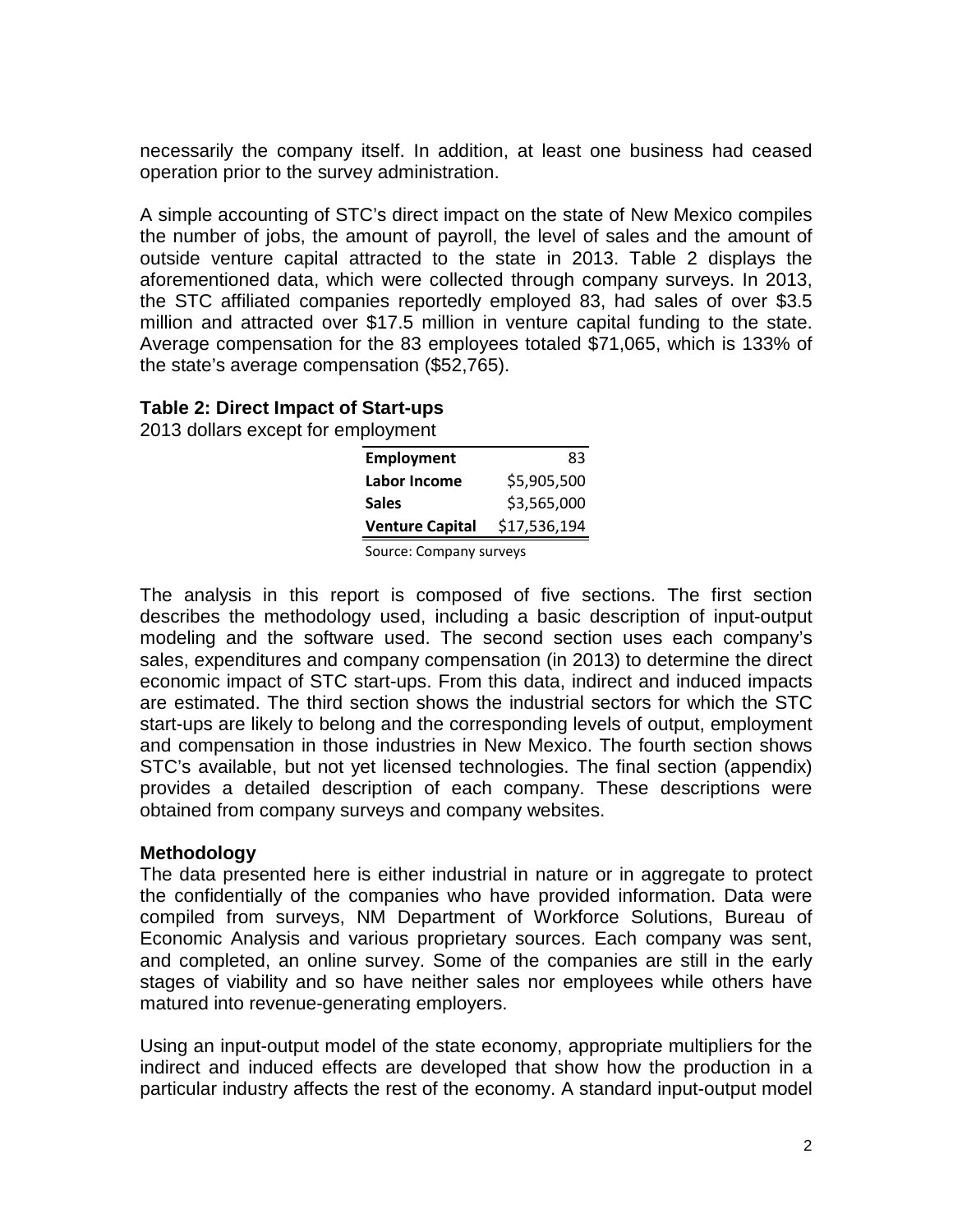measures the interactions amongst hundreds of industries using the Bureau of Economic Analysis's "Make and Use" tables.<sup>[2](#page-6-0)</sup> Each industry in an economy makes a certain amount of goods or services that are used by other industries, purchased by institutions (households, government, etc.) or exported outside of the region of analysis. Additionally, each industry uses as inputs goods and services from other industries as well as purchases (labor) inputs from households and imports from outside the region. These transactions create *indirect* effects as goods producers and service providers demand various subsidiary goods and services in order to complete production. Indirect effects, therefore, account for all successive rounds of industrial spending required to create a good or provide a service. The transfers to institutions (including households via salary and compensation) create *induced* effects as those institutions spend income on goods and services in the region. These transactions are assembled mathematically to determine the multiplier effect, or the resulting impact on a particular economic variable with the introduction of an additional unit of that variable into the system. $^3$  $^3$ 

For this study, IMPLAN 3.0 (IMPLAN) was used to determine the multipliers.<sup>4</sup> IMPLAN is a regional economic modeling and impact analysis application that works with a proprietary New Mexico input-output database with North American Industry Classification System sectors. IMPLAN calculates how much of any given expenditure stays in-state and traces the economic impact on New Mexico industries. The software takes into account the fact that some output is "leaked" out of the state by way of domestic and international trade. This is particularly important for high-tech industries as they are likely to be engaged in interregional trade. IMPLAN is widely used in performing economic impact analyses. BBER has validated IMPLAN results for New Mexico in other studies, where both IMPLAN and BBER's FOR-UNM model have been used to estimate economic impacts.

#### **Economic Impact**

 $\overline{a}$ 

While many of the start-ups are still in the development phase, some of them have begun to generate significant revenues. Sales revenue generated by STC start-ups in 2013 totaled \$3.6 million, while total resources available were nearly \$21.1 million (revenue plus venture capital funding). Additionally, STC start-ups employed 83 full and part-time employees and contractors and offered over \$5.9 million in labor income.

<span id="page-6-0"></span> $2$  The BEA produces these tables as part of their Regional Economic Information Service (REIS) and updates them every five years.

<span id="page-6-1"></span> $3$  The multiplier effect can be computed for income, output, employment, value added or any other related metric. For instance, with respect to employment, the multiplier effect provides an estimate of the (fractional) number of jobs that are created by employing another individual in a particular industry.

<span id="page-6-2"></span>Minnesota IMPLAN Group, Inc., IMPLAN System (data and software), 1725 Tower Drive West, Suite 140, Stillwater, MN 55982 www.implan.com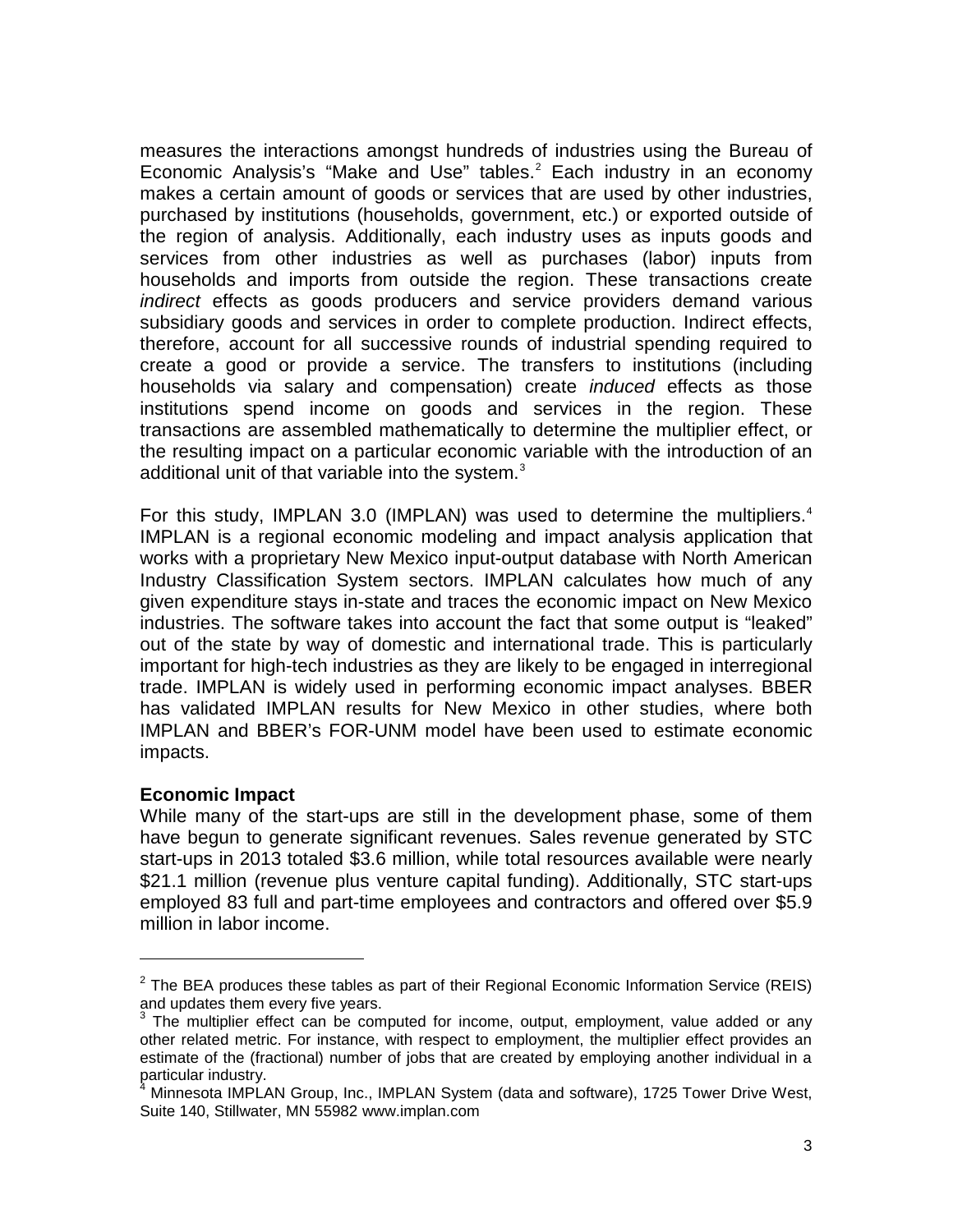Because of the various interrelationships between STC start-ups and local New Mexico suppliers, indirect economic output totaled \$3.0 million. Indirect effects exist because a producer of a good or service may need to purchase inputs of production to fabricate its final product. The reported indirect effects correspond specifically to inputs acquired through supply channels in New Mexico. As a result, demand for the final product creates an indirect demand for the input and therefore creates an indirect, but traceable, economic effect. These inter-industry transactions created 23 jobs and \$1.1 million in labor income.

One way that high-tech start-up companies distinguish themselves from other start-up companies is the relatively high compensation that they provide. Whether it is because of the skills and education required or a premium for the risk of joining an unproven company, the average compensation of the surveyed start-ups was \$71,065, well above the New Mexico average compensation (\$52,765). [5](#page-7-0) These high wages create significant induced impacts to the state economy, as earnings are spent by institutions (including households) on goods and services. The demand for these goods and services created \$4.7 million of economic output, 41 full and part-time jobs and \$1.6 million in labor income. Note that the average compensation for workers whose jobs were created through this induced effect (\$37,967) is significantly lower than the average compensation for workers employed by STC start-ups. This is due to the fact that the types of goods and services demanded by individuals and households tend to be from lower-paying industries, such as retail sales, restaurants, etc., and those industries typically provide workers with relatively lower compensation.

Nevertheless, the combination of the direct, indirect and induced effects created a positive economic impact on the New Mexico economy of over \$18 million in output (1.71 multiplier), 147 jobs (1.77 multiplier) and over \$8.6 million in labor income (1.45 multiplier). Table 3 shows the detail of the direct, indirect, induced and total effects.

 $\overline{a}$ 

<span id="page-7-0"></span> $<sup>5</sup>$  The average New Mexico compensation figure was obtained from the Bureau of Economic</sup> Analysis. Included are wage and salary disbursements, supplements to wages and salaries (i.e. employee benefits) and proprietors' income. In 2012, the most recent year for which a full set of data is available, total compensation was approximately \$44,477,930. Total wage and salary employment was \$842,939. Dividing total compensation by total employment elicits an average compensation of \$52,765.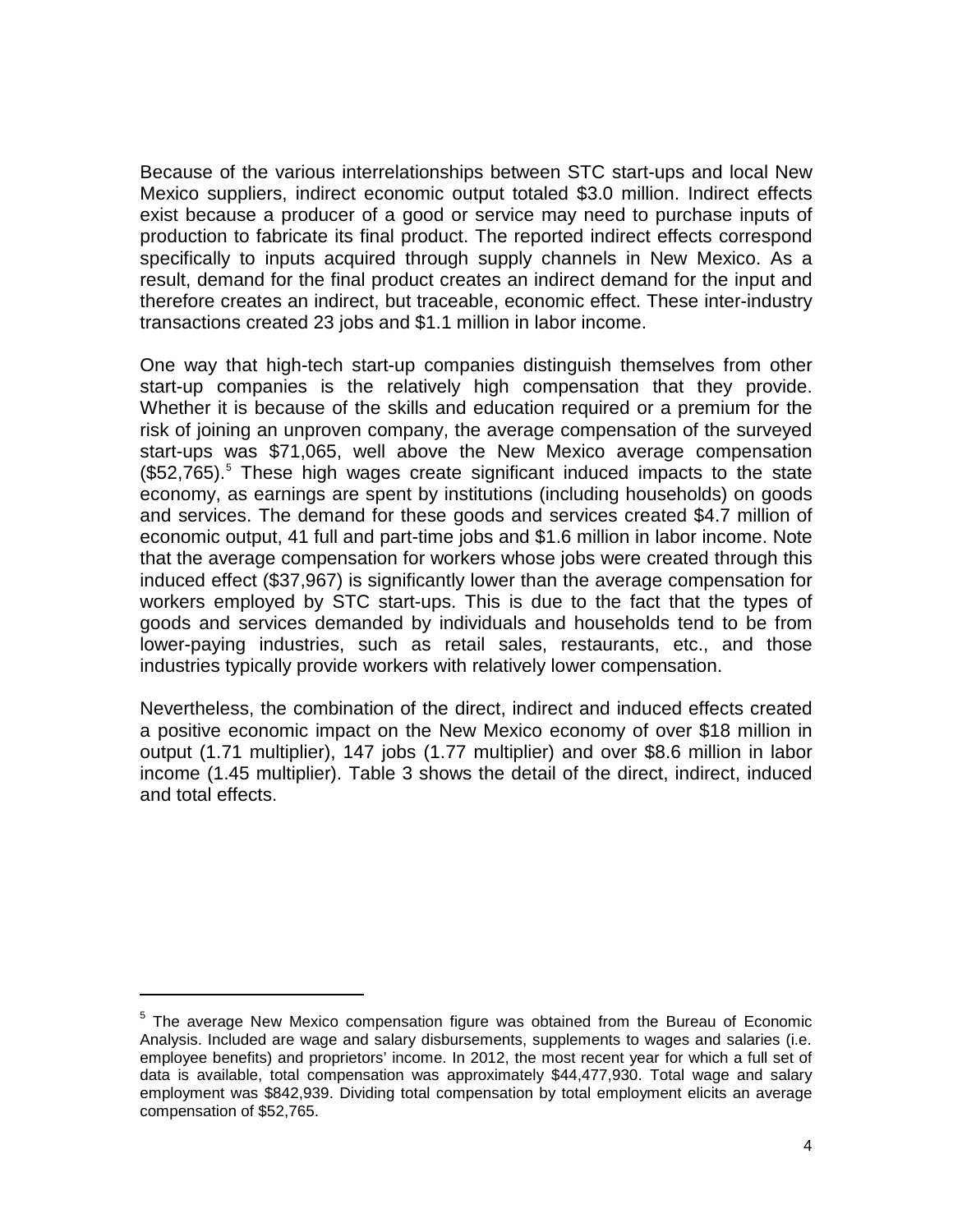#### **Table 3: Economic Impact of STC Start-ups**

| 2013 dollars except for employment |               |                 |  |
|------------------------------------|---------------|-----------------|--|
|                                    | <b>Direct</b> | <b>Indirect</b> |  |
|                                    |               |                 |  |

|              | <b>Direct</b> | <b>Indirect</b> | <b>Induced</b>          | Total |
|--------------|---------------|-----------------|-------------------------|-------|
| Output       | \$10,813,840  | \$2,960,571     | \$4,670,814\$18,445,225 |       |
| Employment   | 83            | 23              | 41                      | 147   |
| Labor Income | \$5,905,500   | \$1,091,683     | \$1,561,260 \$8,558,443 |       |

Source: STC.UNM; BBER, using IMPLAN

An important characteristic of high-tech start-up companies is their ability to draw venture capital investment dollars to the state that would otherwise be invested elsewhere. In 2013, STC start-ups drew \$17.5 million to the state from venture capitalists who invest nationally and internationally. These funds are typically spent on infrastructural investment, such as investment in plant and equipment, preparing the products for the marketplace and compensation. These funds were not included in the impact calculation, however, because it is unclear what portion of the \$17.5 million was spent in 2013 (or whether the money will be spent in the future) and the purposes for which the funds were spent. Instead, the impact numbers are based on traceable spending, such as payroll and capital investment spending.

#### **Industry Analysis**

 $\overline{a}$ 

One way to assess STC's role in economic development in the state is by examining the industries for which the start-up companies belong. Table 4 shows each NAICS code and short industry descriptions for those identified industries. Note that NAICS codes are not matched with individual businesses in an effort to retain company anonymity; nevertheless, the entries provide a representative snapshot of the industries that are likely to be impacted by STC activities.

The columns in Table 4 provide New Mexico-specific industry data on output, employment, average compensation and the percentage of total New Mexico output. [6](#page-8-0) The data are displayed by 3-digit NAICS code, and includes representative industries that some of the STC start-up companies are likely to belong to (by 6-digit NAICS code). Data for each 3-digit NAICS industry are shown in the final four columns. The bottom row shows aggregated output and employment, as well as the average compensation for the listed industries in addition to the industries contribution to total New Mexico output.

To reiterate: the data shown in Table 4 is for the entire industry in New Mexico and is not company specific.

<span id="page-8-0"></span> $6$  Compensation refers to wage and salary disbursements, supplements to wages and salaries (i.e., employee benefits).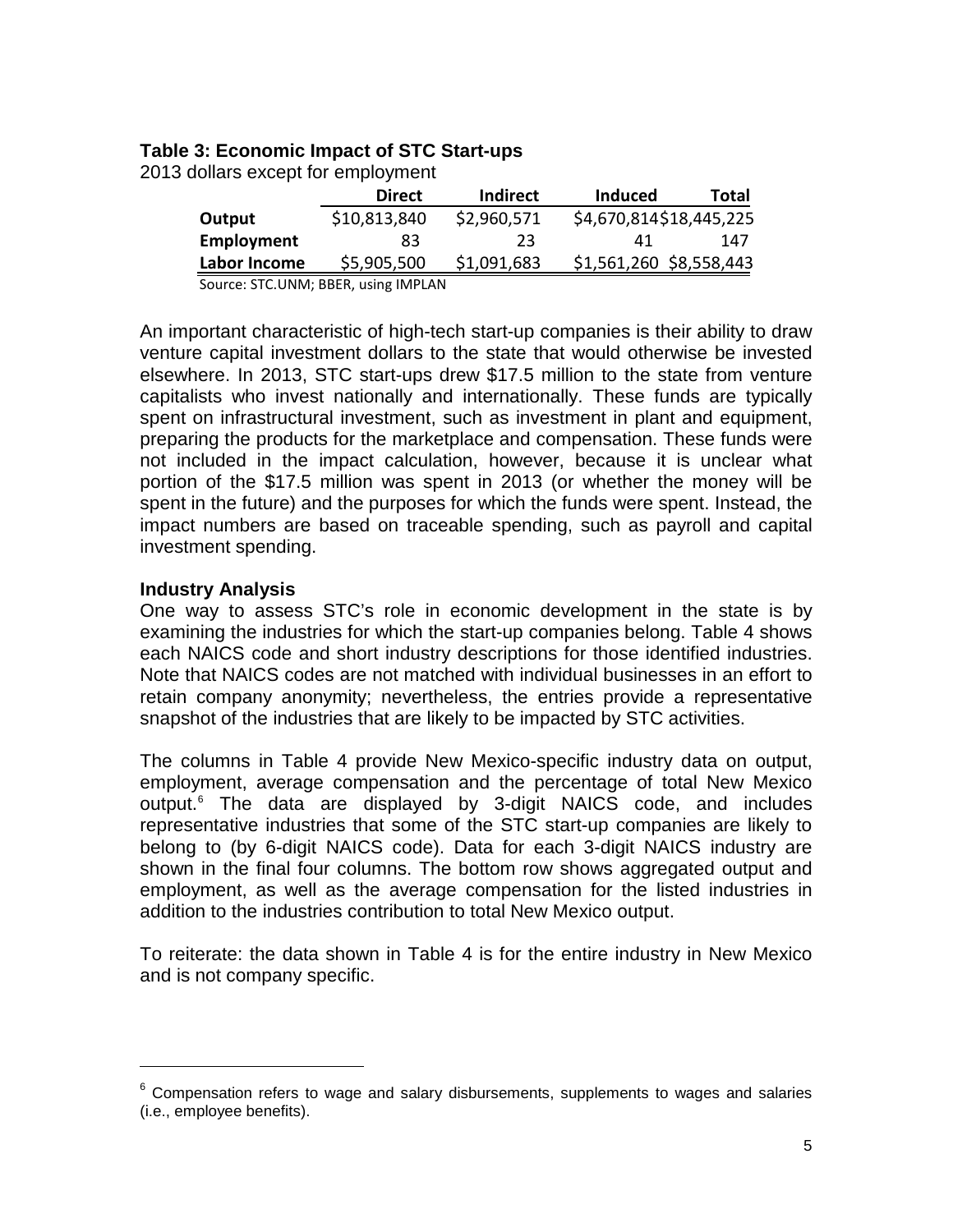| 3- Digit                                                             |                                                                                               | <b>Industry Output in NM</b> | <b>Industry Employment</b> | <b>Average Industry Compensation</b> | % of New Mexico |
|----------------------------------------------------------------------|-----------------------------------------------------------------------------------------------|------------------------------|----------------------------|--------------------------------------|-----------------|
|                                                                      | Naics Code Representative NAICS Industry Descriptions                                         | in Millions                  | in New Mexico              | in New Mexico                        | Output          |
|                                                                      | Pharmaceutical and Medicine Manufacturing (NAICS: 325410)                                     |                              |                            |                                      |                 |
| 325                                                                  | Pharmaceutical Preparation Manufacturing (NAICS: 325410)                                      | \$203                        | 1,292                      | \$101,060                            | 0.3%            |
|                                                                      | In-vitro Diagnostic Substance Manufacturing (NAICS: 325410)                                   |                              |                            |                                      |                 |
| 332                                                                  | Metal Coating, Engraving and Allied Services Manufacturers (NAICS: 325410)                    | \$132                        | 2,699                      | \$53,995                             | 0.2%            |
|                                                                      | All Other Miscellaneous Fabricated metal Product Manufacturing (NAICS: 325410)                |                              |                            |                                      |                 |
|                                                                      | <b>Communications Equipment Manufacturing</b>                                                 |                              |                            |                                      |                 |
|                                                                      | Radio and Television Broadcasting and Wireless Comm. Equip. Manuf. (NAICS: 325410)            |                              | 7,705                      | \$109,473                            | 4.8%            |
| 334                                                                  | Semiconductor and Related Device Manufacturing (NAICS: 325410)                                | \$3,815                      |                            |                                      |                 |
|                                                                      | Electromedical and Electrotherapeutic Apparatus Manufacturing (NAICS: 325410)                 |                              |                            |                                      |                 |
|                                                                      | Analytical Laboratory Instrument Manufacturing (NAICS: 325410)                                |                              |                            |                                      |                 |
| 511                                                                  | Software Publishing (NAICS: 325410)                                                           | \$225                        | 2,040                      | \$56,422                             | 0.3%            |
| 541                                                                  | Research and Development in the Physical, Engineering, and Life Sciences (NAICS: 325410)      | \$5,627                      | 52,831                     | \$84,704                             | 7.1%            |
| 561                                                                  | All Other Support Services (NAICS: 325410)                                                    | \$2,004                      | 38,603                     | \$40,207                             | 2.5%            |
| 611                                                                  | All Other Miscellaneous School and Instruction (NAICS: 325410)                                | \$500                        | 10.679                     | \$39,124                             | 0.6%            |
|                                                                      | Medical and Diagnostic Laboratories (NAICS: 325410)                                           |                              |                            |                                      |                 |
| 621                                                                  | Medical Laboratories (NAICS: 325410)                                                          | \$3,168                      | 45,785                     | \$57,063                             | 4.0%            |
|                                                                      | All Other Miscellaneous Ambulatory Health Care Services (NAICS: 325410)                       |                              |                            |                                      |                 |
|                                                                      | Offices of Physicians (NAICS: 325410)                                                         |                              |                            |                                      |                 |
|                                                                      | Totals and Averages for all Listed Industries (Each 3-digit NAICS industry counted only once) | \$15,674                     | 161,634                    | \$63,677                             | 19.7%           |
| ومنتصفا والمتحمد والمارا والمارا والمارا المارا ومقموم منتزع ومستحدة |                                                                                               |                              |                            |                                      |                 |

**Table 4: Representative NAICS Industries Corresponding to STC Start-ups**

TC.UNM, BBER and the Bureau of Economic Analysis. Employment and Compensation (2012); Output (2011)

 $\overline{a}$ 

The sectors shown in Table 4 show a wide degree of variation in terms of output, employment and average compensation. For instance, industries within the NAICS 325 series, which includes pharmaceutical preparation and medicine manufacturing, only contribute 0.3% to total New Mexico output, but that sector's employees have the second highest average annual compensation of those industries listed (\$101,060). In addition, employment within that industry is relatively low at only 1,292 workers. Meanwhile, industries within the NAICS 334 series contribute 4.8% to total New Mexico output, have the highest average annual compensation (\$109,473) and employ a substantially larger number of workers (7,705).

Employees within some industries receive relatively lower compensation on average.<sup>[7](#page-9-0)</sup> For instance, employees in the industries within the NAICS 561 series (all other support services) and the NAICS 611 series (all other miscellaneous school and instruction) have average annual compensation around \$40,000 and each industry employs a large number of individuals (38,603 and 10,679, respectively). In contrast, industries within the NAICS 541 series (research and development in the physical, engineering and life sciences), have a mix of high output (7.1% of total New Mexico output), high employment (52,831 jobs) and high average annual compensation (\$84,704).

Overall, the listed industries contribute over \$15.6 billion in output to the New Mexico economy or nearly 20% of total state output. Those industries employ 161,634 workers for average annual compensation of \$63,677. For context, although the compensation is above the state average for all industries (\$52,765), it is still nearly \$7,400 below the average annual compensation received by employees at the STC-related start companies (\$71,065), indicating

<span id="page-9-0"></span> $<sup>7</sup>$  However, it is important to point out that there is variation in compensation within each industry</sup> and the types of jobs that are likely to be added may command a much higher (or lower) wage than the average.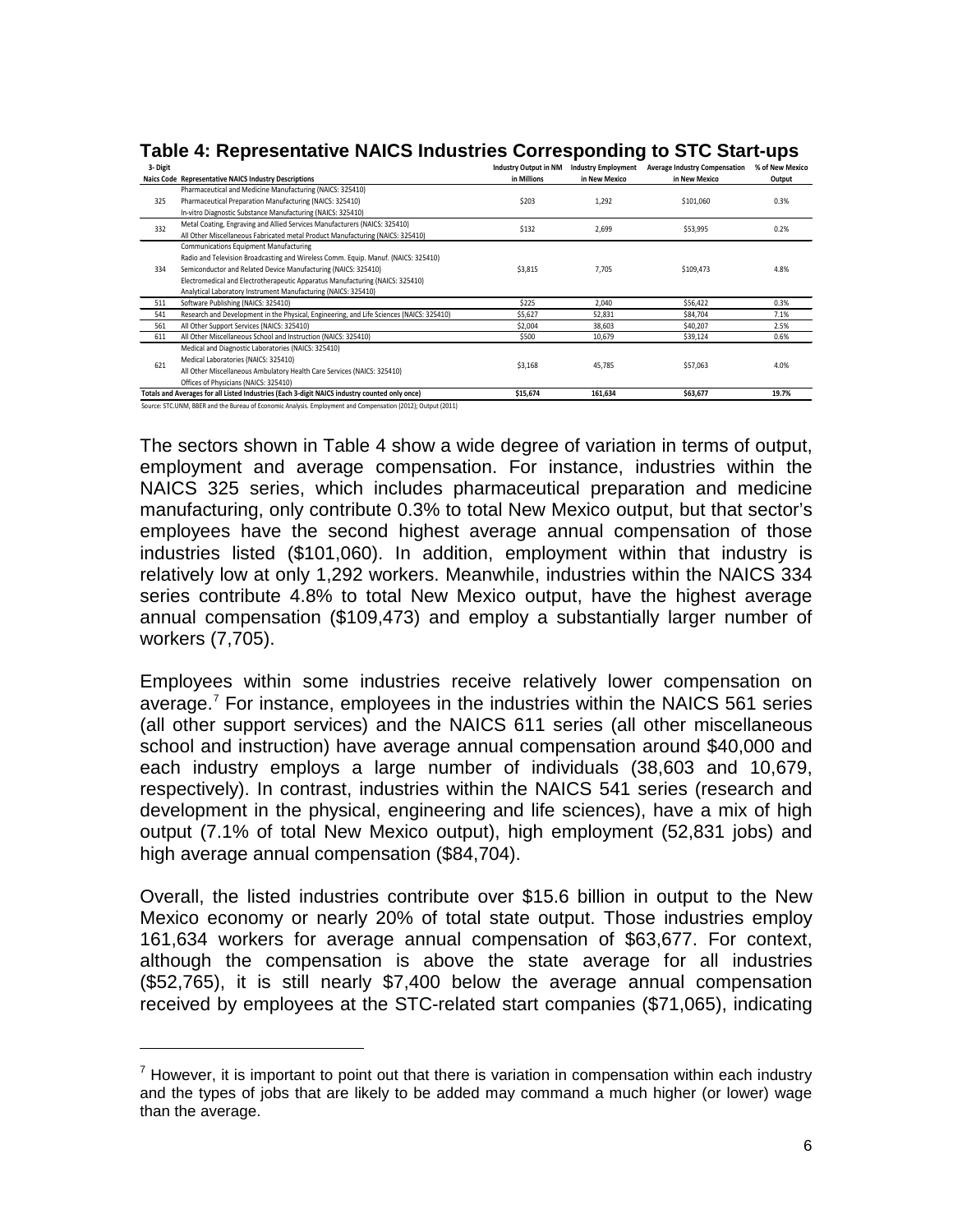that the distribution of compensation for the start-ups tends to skew higher than the New Mexico distribution. This result may occur because the proportion of STC start-ups in the relatively higher waged industries is greater than the New Mexico proportion, because compensation at the start-ups within those industries tends to be higher than overall compensation within those industries in the state, or some combination of both.

#### **Available Technologies**

In addition to the technologies currently being licensed by the start-ups, there is an array of technologies that are awaiting entrepreneurs. Table 5 shows a portion of available technologies as of June 2014 according to the Technology Portfolio portion of STC's website [\(https://stc.unm.edu\)](https://stc.unm.edu/) and based on the top 15 technology tags, which are assigned by STC and are based on the number of technologies within each tag. Each tag represents a broad categorization of underlying patents and technologies and is used to facilitate searchability and discoverability. For instance, a researcher in need of a novel catalyst to further her development objective may narrow the search to those innovations tagged as catalyst technologies. Also note that technologies within each tag may be crosslisted where appropriate. For example, a technology titled "Non-PGM Catalysts for Orr Based Charge Transfer Organic Complexes" is tagged under both catalyst and fuel cell technologies. Additionally, a technology tag may not be inclusive and search terms can also be used to identify additional technologies in a certain field.

| <b>STC</b>                    | <b>Count of Technologies</b> |  |  |  |
|-------------------------------|------------------------------|--|--|--|
| <b>Technology Tag</b>         | <b>In STC Portfolio</b>      |  |  |  |
| <b>Catalyst Technologies</b>  | 33                           |  |  |  |
| Diagnostic Technologies       | 11                           |  |  |  |
| <b>Drug Delivery</b>          | 14                           |  |  |  |
| <b>Fuel Cell Technologies</b> | 31                           |  |  |  |
| Lasers Technologies           | 16                           |  |  |  |
| Lithography                   | 16                           |  |  |  |
| <b>Materials Technologies</b> | 10                           |  |  |  |
| <b>Medical Imaging</b>        | 10                           |  |  |  |
| Nanoparticles                 | 10                           |  |  |  |
| Optoelectronics               | 24                           |  |  |  |
| Pharmaceuticals               | 12                           |  |  |  |
| Semiconductors                | 14                           |  |  |  |
| Sensors Technologies          | 11                           |  |  |  |
| Software Technologies         | 10                           |  |  |  |
| Therapeutic                   | 10                           |  |  |  |

### **Table 5: STC Available Technologies**

Source: STC.UNM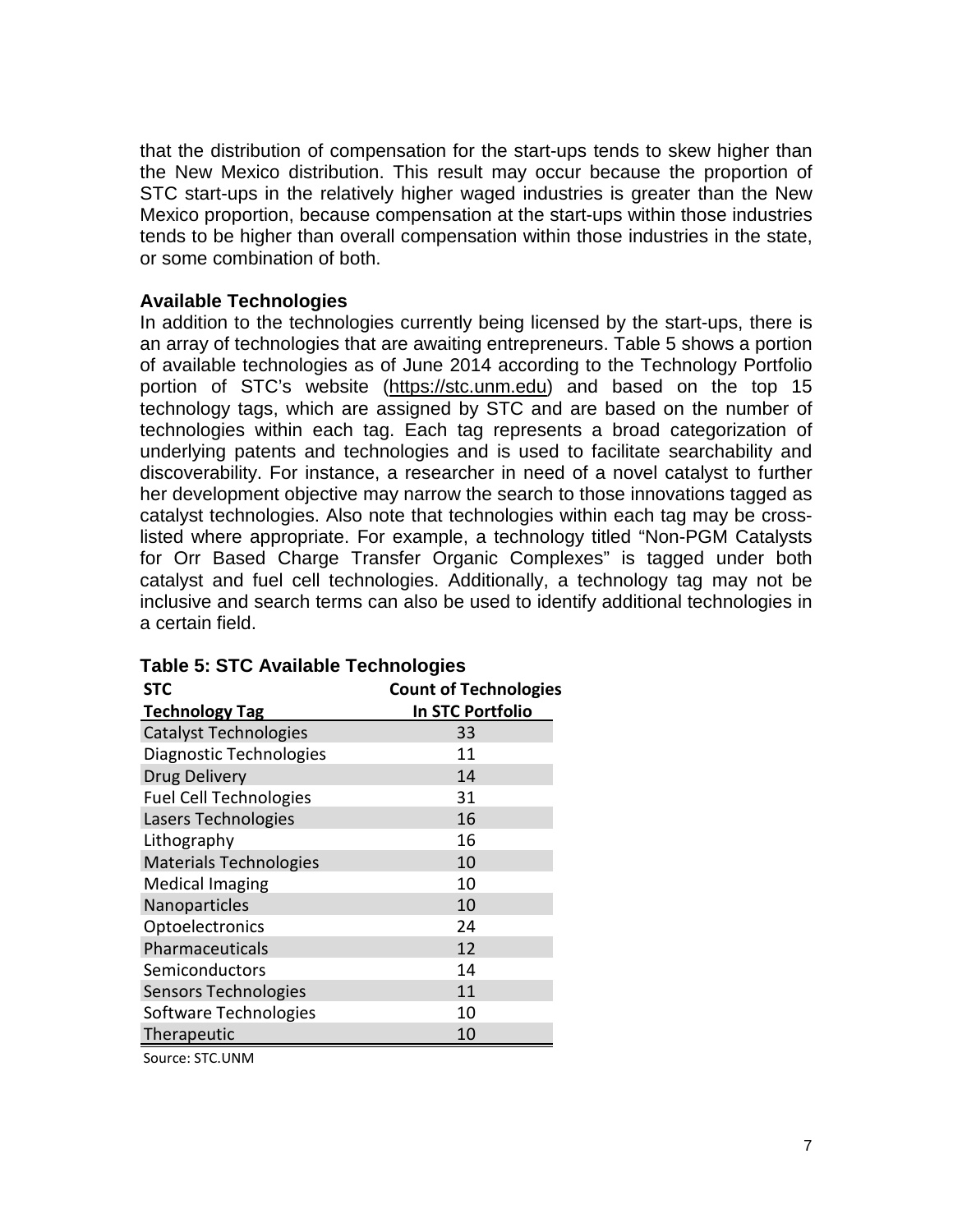Over the last several years, STC has increased its technology portfolio and is positioned to provide an even greater array of technologies to start-up companies and entrepreneurs in New Mexico and elsewhere. In 2004, STC had 157 technologies available and in 2011, STC had 444 technologies available. As of 2014, STC's technology portfolio numbered 465. It is also important to reiterate that the technologies that are available through STC's licensing program generally support industries that have high-waged jobs. As shown in Table 4, those industries include the pharmaceutical industry, semiconductor industry, scientific research & development industry and others.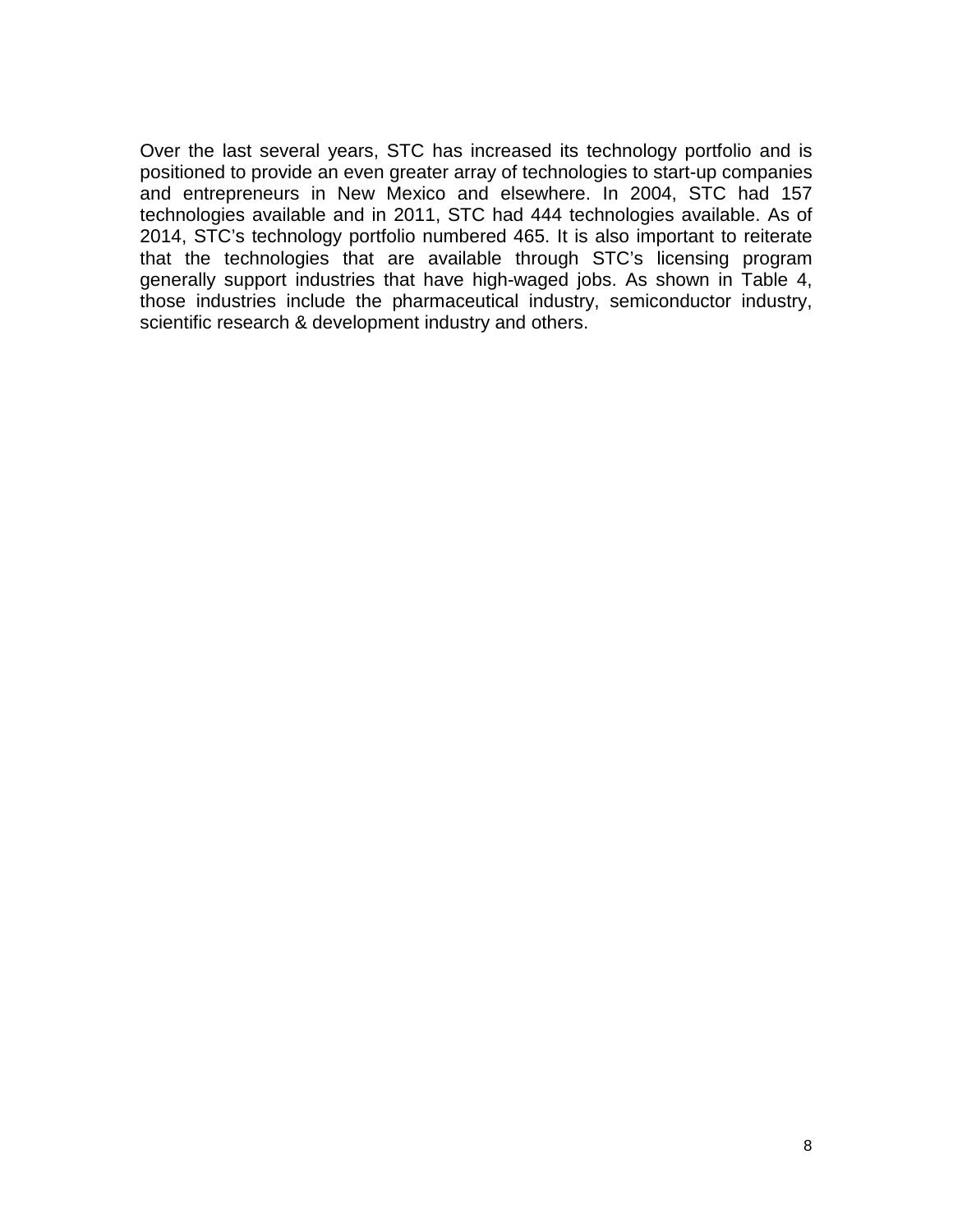### **Appendix**

### **AgilVax Inc. http://www.agilvax.com/**

AgilVax specializes in research and development of vaccines for infectious diseases and chronic conditions such as cancer, asthma, autoimmune disease, metabolic diseases and rare diseases.

#### **Alpine Biosciences, Inc. http://alpinebio.com/**

Alpine Biosciences is developing a nano-scale therapeutic platform licensed from UNM and Sandia National Laboratories to address unmet medical needs in oncology and rare diseases. Alpine Biosciences anticipates conducting a variety of research activities in New Mexico, including clinical trials.

#### **Avisa Pharma, Inc. http://avisapharma.com/**

Avisa Pharma Inc. (AVISA) is a clinical stage company developing a proprietary, point-of-care breath test, AV-U13, and a portable laser spectrophotometer, AVISAR, that rapidly detects lung bacteria in vivo. It enables "risk stratification" in early detection of bacteria and provides monitoring of response to treatment.

#### **Azano Pharmaceutical [www.azanopharma.com/](http://www.azanopharma.com/)**

Engages in the sale of novel research tools used to accelerate biomedical research and discovery to improve health.

### **Bandojo, LLC http://www.bandojo.us/**

Bandojo develops music creation software for the education market and general consumers.

**Batterade, LLC http://www.batterade.com/**

Batterade is engaged in researching, developing, testing, and evaluating enzymatic biofuel cells.

### **Biophagy, LLC. http://www.biophagy.com/**

Biophagy is a pharmaceutical company developing drugs for autophagy modulation and treatment of diseases with high unmet medical needs.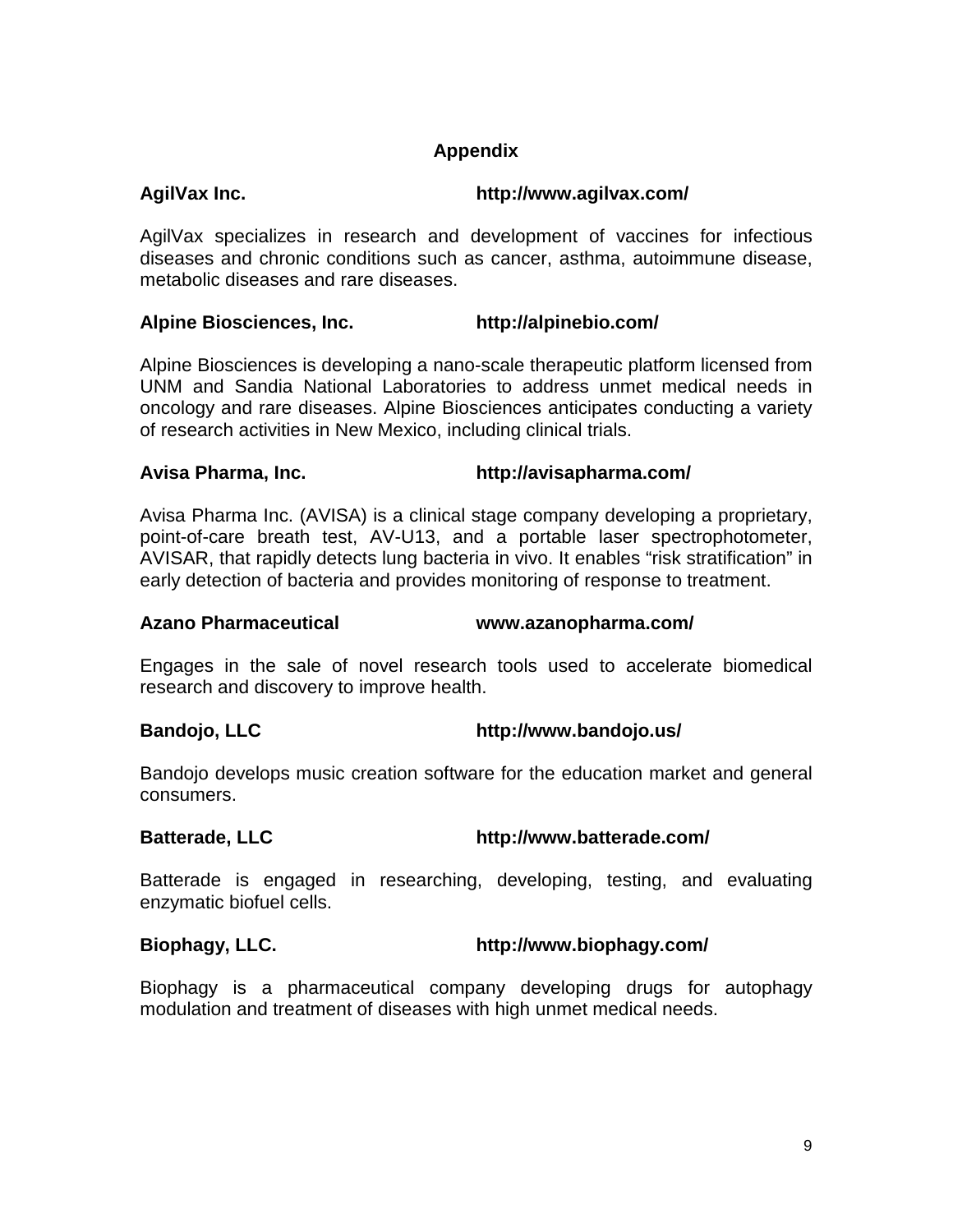#### **CleanSpot, Inc. http://cleanspot.ca/**

CleanSpot is involved in the creation and development of antimicrobial coating technology.

#### **Dynamic Photonics, Inc. http://www.dynamic-photonics.com/**

Dynamic Photonics is a developer of high-performance, inexpensive transceiver modules for high-speed light wave communications at rates of 40-gigabits or higher. The utilized concepts are detector agnostic, which makes them useful for a host of applications, beyond telecommunications, that demand high-speed detection.

#### **Eta Diagnostics, Inc. http://se-oc.com/businessincubation/eta-diagnostics-inc/**

Eta Diagnostics, Inc. (ETAD) develops and commercializes high throughput "massively parallel" flow cytometry, targeting the unmet need for efficient analysis of rare Circulating Tumor Cells (CTCs) in human blood. The company intends to design and produce massively parallel flow cytometry engines that will reduce the time required for CTC testing from days to less than an hour. This will improve the early diagnosis of many forms of cancer and reduce the cost of routine prognosis of cancer therapy.

### **Exagen Diagnostics http://avisetest.com/**

Exagen is a developer of specialty diagnostics.

**Glo http://www.glo.se/**

Glo develops LED and LED-related equipment.

### **Intellicyt www.intellicyt.com/**

IntelliCyt develops and markets innovative high throughput cell screening solutions using flow cytometry technology for drug discovery and life science research. Intellicyt offers innovative products, cell-screening expertise, technological advances and services that make it possible for researchers to handle large-scale cell-based assays faster than previously possible.

### **K&A Wireless www.ka-wireless.com/**

K&A Wireless, LLC is an innovative driver of technology whose mission is to develop, manufacture and market advanced technology solutions to developing markets where there is an identifiable need to transfer video, data and voice over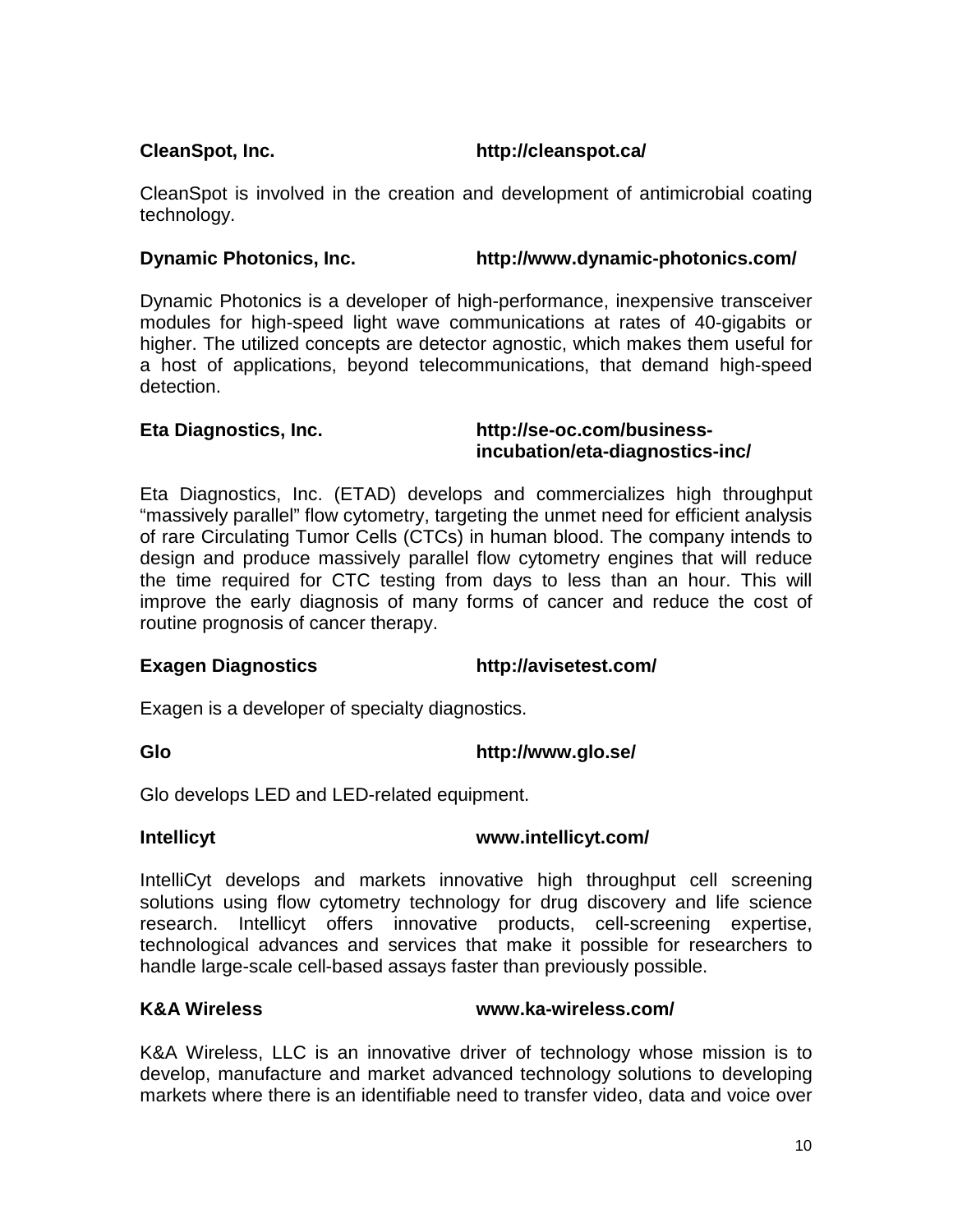a wireless link. Servicing the firefighting, security & surveillance, law enforcement and military markets.

#### **Lotus Leaf Coatings [www.lotusleafcoatings.com](http://www.lotusleafcoatings.com/)**

Lotus Leaf Coatings commercializes in environmentally friendly superhydrophobic (water-repellent) coating jointly developed at the University of New Mexico and Sandia National Laboratories. The coating may be applied using a variety of methods such as aerosol spraying, dip-coating, spin-coating, or blade casting and it can be produced consistently with extremely low refractive indices as well as optical clarity. Unlike similar coatings, it may be used in biological applications.

#### **MagnetoOrganics, LLC http://magnetoorganics.com/**

MagnetoOrganics, LLC's mission is to enable physicians to diagnose disease at an earlier stage and to make treatment decisions based on the best response to therapy by providing a companion diagnostic instrument line – from research discovery to clinical validation to point-of-care – along with assays which are accurate, rapid and cost-effective.

**NanoMR <http://nanomr.com/>**

NanoMR is developing a diagnostic medical device to detect bloodstream infections to replace blood culture. NanoMR's technology detects and identifies pathogens in less than 2 hours directly from blood samples. Early detection allows appropriate treatment of infected patients, reducing mortality and healthcare costs.

### **Pajarito Powder, LLC http://www.pajaritopowder.com/**

Pajarito Powder, LLC is a non-precious metal fuel-cell catalyst manufacturer.

#### **Quatros** N/A

Quatros was established as a company designed to evaluate compounds developed at UNM as potential drugs. Quatros ceased operation in 2010. Any useful results from the research were sent back to STC for potential patenting.

#### **Respira Therapeutics <http://respiratherapeutics.com/>**

Respira is developing a pipeline of inhaled prescription pharmaceutical products where the delivery of a single proprietary dry powder drug formulation (RT234), of a soon to be off-patent oral drug, is uniquely enabled by one of Respira's dry powder inhaler (DPI) technologies.